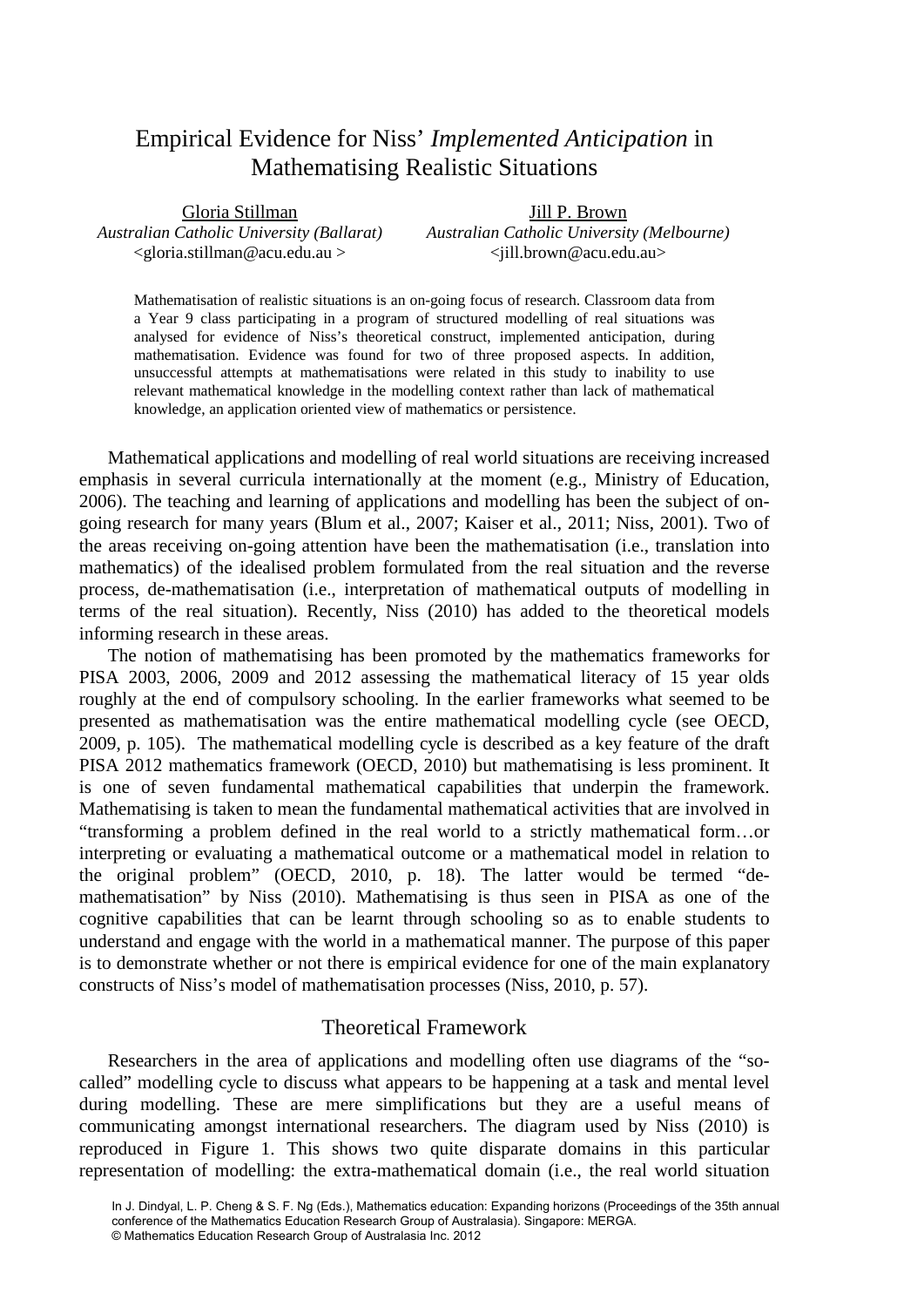and the modeller's idealisation of this) and the mathematical domain. Others such as Stillman (1998) argue for the importance, particularly in the context of schooling, of also including in these diagrams a representation of the blending of the real world and mathematical world. Idealisation occurs through making assumptions and identifying elements in the situation which are of interest which are then formulated, that is, specified into a problem statement which may take the form of a question. The mathematical domain includes the mathematical model that has been made of the situation, and mathematical artefacts (such as graphs and tables) that might be used in solving the mathematical model. The idealised situation is mathematised through a process of translation into mathematics and similarly mathematical outputs need to be de-mathematised, that is, interpreted in terms of the idealised situation and the real situation which was the launching point for the modelling in the first place.



*Figure 1.* Modelling processes (after Niss, 2010, p. 44)

In order to produce a theoretical model of the mathematisation process, Niss (2010) introduces the construct, "implemented anticipation" (p. 54). Successful mathematisation, according to Niss, involves anticipating what will be useful mathematically in subsequent steps of the cycle and implementing that anticipation in decision making and carrying out actions. Firstly, the idealisation of the real situation from the extra-mathematical domain involves implementing decisions about what elements or features are essential as well as posing any related question or statement of the problem in light of their anticipated usefulness in mathematising. Secondly, when mathematising this formulation of the problem situation the modeller needs to do this by anticipating mathematical representations and questions that, from previous experience, have been successful when put to similar use. Thirdly, when anticipating these mathematical representations, the modeller has to be cognisant of the utility of the selected mathematisation and the resulting model in future solution processes to provide mathematical answers to the mathematical questions posed by the mathematisation. This involves anticipating mathematical procedures and strategies to be used in problem solving after mathematisation is complete. Thus successful implemented anticipation involves a three step foreshadowing process.

To be able to successfully use implemented anticipation in mathematising a real or realistic situation modellers need to: (1) possess relevant mathematical knowledge, (2) be capable of using this when modelling, (3) believe a valid use of mathematics is modelling real phenomena, and (4) have persistence and confidence in their mathematical capabilities (Niss, 2010, p. 57). Clearly, this is a challenging process. It is reasonable to expect that modellers, especially new modellers, would experience this challenge and have difficulties related to the three foreshadowing aspects of implemented anticipation. These difficulties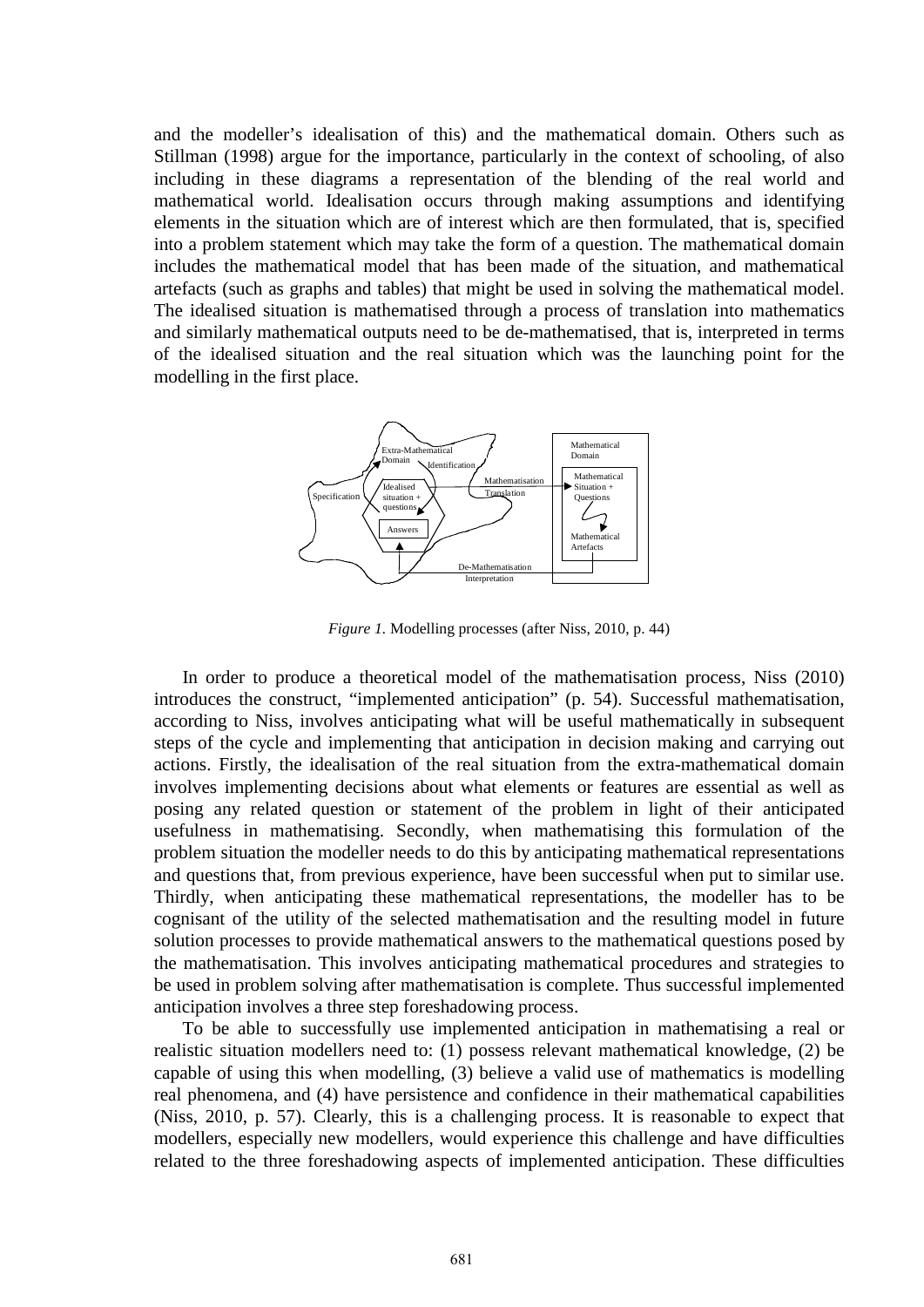might be explained by these four requisites. Both successful and unsuccessful attempts at modelling or applying mathematical knowledge to real situations are opportunities for developing deeper "metaknowlege about modelling and mathematisation, in particular" (Schaap, Vos, & Goedhart, 2011, p. 145) and thus should be the foci of any study of mathematisation.

Researchers (e.g., Galbraith & Stillman, 2006; Schaap et al., 2011; Stillman, Brown, & Galbraith, 2010) have found evidence of beginning modellers in secondary schools having difficulties with mathematising because of impeding formulations of the problem statement. However, no one to date has attempted to use Niss's model in analysing classroom data. In this paper we will attempt to use the model as the basis for our analysis of data from a year 9 class of beginning modellers who had participated in a program of quite structured modelling over one year. To operationalise the mathematising construct for research purposes we take as its starting point the formulated statement of the problem situation. This may or may not be formulated as a question. The end point of mathematising will be the mathematical model.

### The Study

As part of the RITEMATHS project, a series of three modelling tasks were used in a class of 21 Year 9 students. The data used in this paper relate to the implementation of the last of these tasks, *Shot On Goal*. Names used are pseudonyms. In brief, the task uses a soccer context (see Figure 2) where the modelling problem involves optimising a position for an attacking player to attempt a shot on goal whilst running parallel to the sideline (for details, see Stillman et al., 2010). The teacher anticipated that students might have difficulty with task formulation so he used a nearby soccer field to provide an outdoor demonstration at the beginning of the lesson sequence. The teacher used a rope parallel to the sideline (i.e., perpendicular to the goal line) as a run line for several students to run down and stop when they had the best shot on goal. One student then stayed on this run line, marking the average of their estimates. The process was repeated for a run line closer to the goal. Students then discussed the effect on the average position for the best shot before returning to the classroom to begin the task. They worked in 7 groups of 2 to 4 students. The teacher allocated each group a particular distance for their run line from the near goal post.



*Figure 2.* Student diagram of *Shot on Goal*

The main part of the task (Tasks 1 to 10) offered structured scaffolding. Two questions at the end included no details of how to mathematise or approach them mathematically (see Figure 3). Fifteen students attempted part or all of these. Tasks 11 and 12 are the focus here. The task was implemented over three lessons on consecutive days, and these final tasks were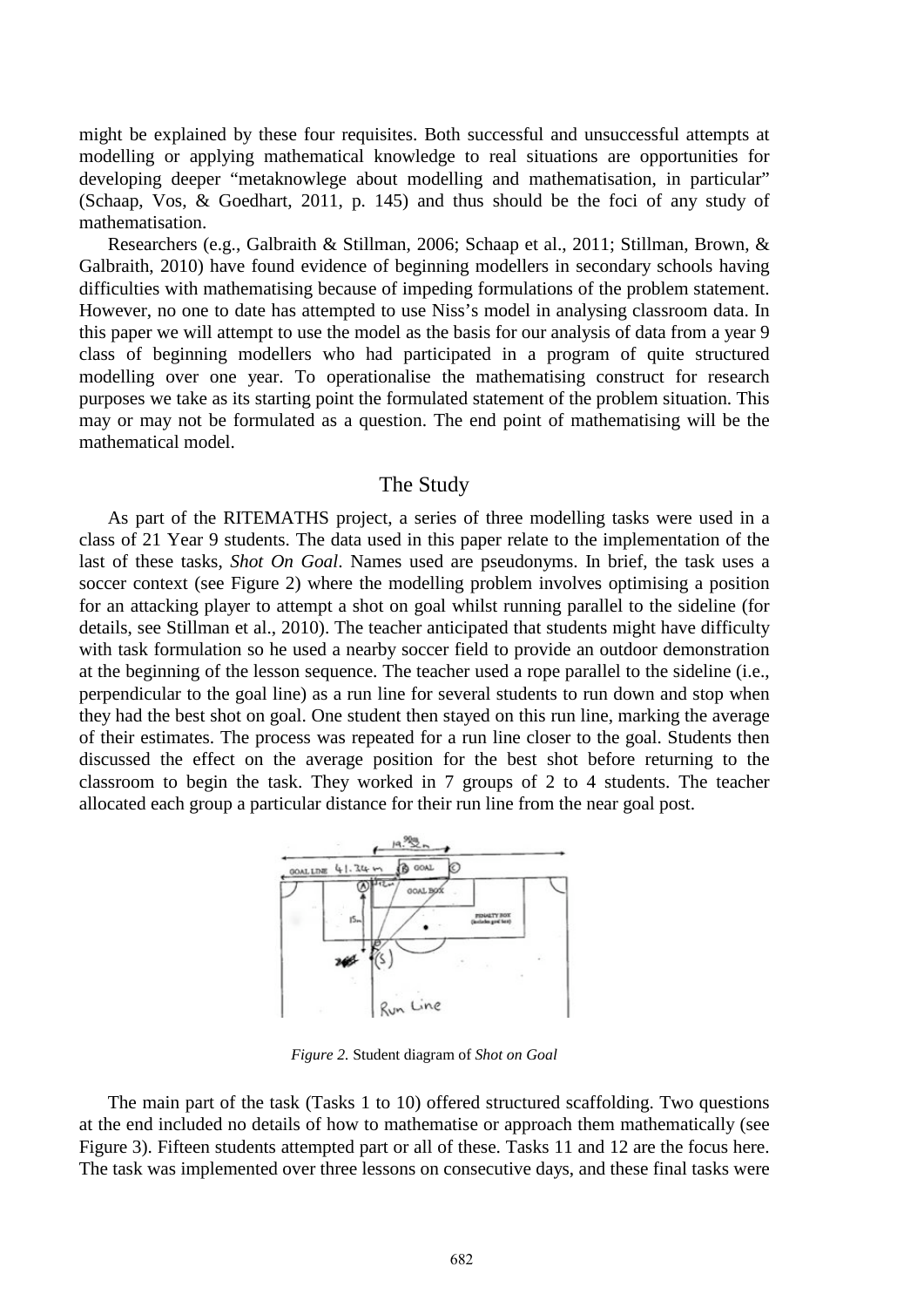attempted during the third lesson. Data collected which is relevant to the focus of this paper consisted of transcriptions of 3 video-recordings and a further audio-recording of groups working on the tasks, individual task scripts from 15 students and interview responses of nine of these students (see Appendix for example questions).

TASK 11 – CHANGING THE RUN LINE

Investigate whether the position of the spot for the maximum shot on goal changes as you move closer or further away from the near post. [Collect data from other students results to help you see if there are any patterns in the position of spots for the maximum angle.] What does the relationship between position of the spot for the maximum shot on goal and the distance of the run line from the near post reveal?

TASK 12 – CHANGING THE RULES

Soccer is often a low scoring game. Some have suggested that it would be a better game if the attackers had more chance of scoring, so the width of the goal mouth should be increased. Others claim it would be a more skilful game if the goal keeper was given more of a chance to stop goals by reducing the width of the goal mouth. Investigate what effect changing the width of the goal mouth would have on the position of the maximum shot on goal for the run lines and give your recommendation.

*Figure 3.* Tasks for mathematising at end of *Shot on Goal*

The research questions addressed in this paper are:

- 1. Is there evidence for the existence of Niss's *implemented anticipation* in mathematisations occurring in the classroom?
- 2. Do Niss's four requisites explain unsuccessful mathematisations?

To analyse the data student responses to Tasks 11 and 12 were classified as (a) mathematisations showing (i) successful or (ii) unsuccessful implemented anticipation (b) qualitative statements (i) identifying a relationship between relevant variables or (ii) identifying variables but not supported, in either case, by any mathematical objects or representations and (c) incomplete as only raw data with no translation into mathematics or interpretations recorded. When a(ii), (b) or (c) classifications were given, interview data and video and audiotape data were scrutinised in detail for explanations. These were then compared to Niss's four requisites for successful implemented anticipation.

## Results and Analysis

Fifteen students from 6 different groups attempted Task 11. Group 5 was a long way behind other groups because of difficulties with formulation of the task (see Stillman, et al., 2010). Two students from Group 7 were also behind because of difficulties they were experiencing using their graphing calculator. These students did not attempt tasks 11 or 12.

Ned from Group 6 recorded his results of collecting data for Task 11 in a partially ordered table which he called a "commentary table". He correctly identified the three relevant variables "run line to goal post", "dist along RL", and "Angle" ("Max angle" used in recording the raw data). There was an error in the data which Ned and Len created themselves and recognised at the time of data collection as they decided Group 4's angle for a 14 m run line distance maximised at 18 m as the data were recorded to only one decimal place and thus the angle was the same for 16 to 19 m. They did not correct this datum as they felt the rest of the data supported their conclusion.

After tabulating the data in this fashion from Len's systematically organised two column recording of the data and scrutinising it for less than 15 seconds, Ned exclaimed:

Ned: Check it out. The distance along the run line you have to be is, with the exception of-f-f 14, ah, is 3 more than the distance, what the distance is from the run line to the goal post. [Video, Group 6]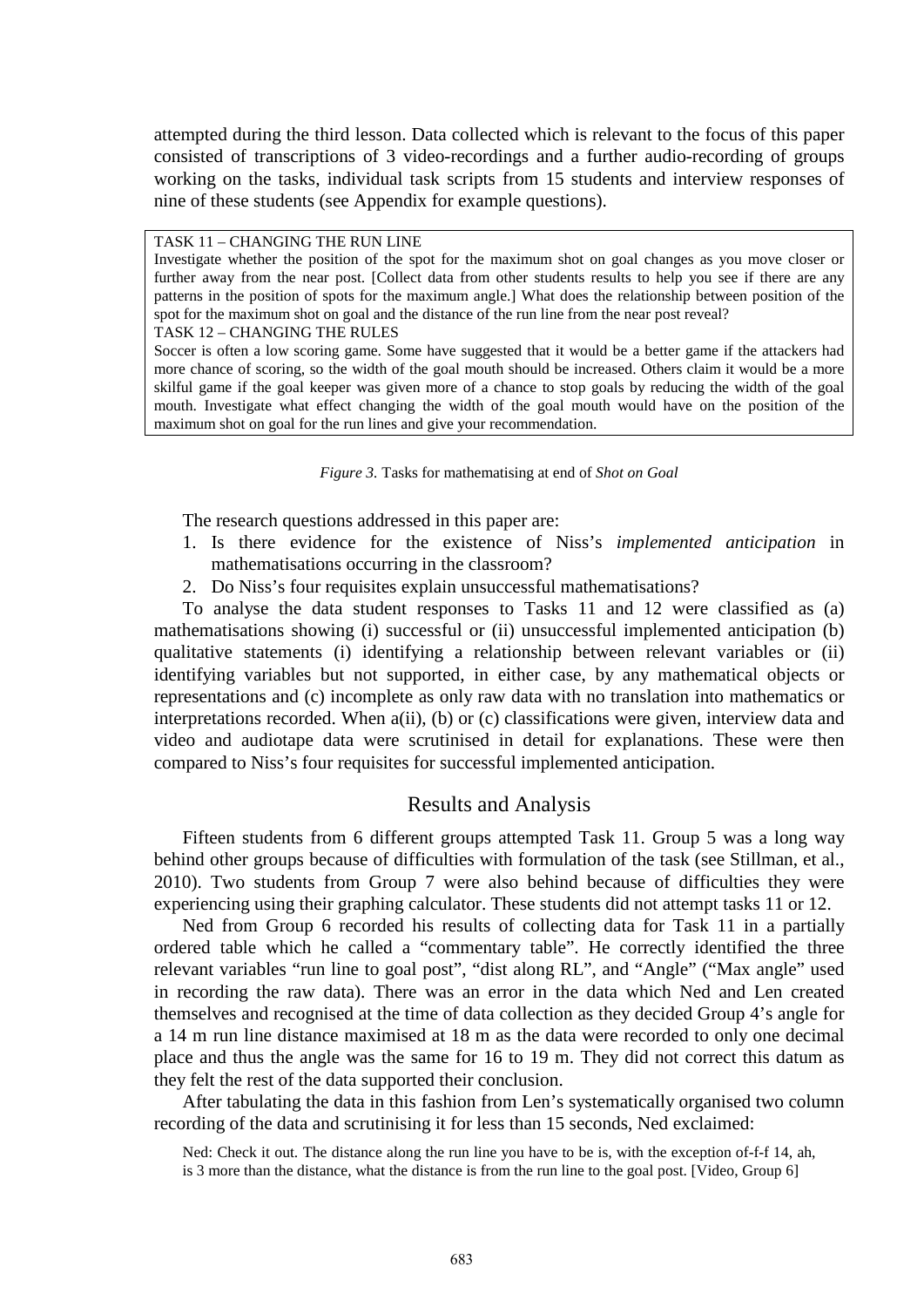This was correct. In recording his interpretation of the data Len added: "It also proves our theory that the closer you come to goal, the closer you have to be on your run line to achieve maximum angle." Neither student recorded this symbolically. However, when interviewed Len, wrote " $y = x + 3$  where maximum angle is  $y = y$  and distance from near post  $y = x$ " in response to being asked to write his answer algebraically. The group's work was classified as successful implemented anticipation (ai).

Ozzie and Jaz of Group 2 used correctly ordered tables with Jaz also identifying and labelling the variables in the columns correctly on his script. Ozzie concluded:

The closer to the post, the higher the maximum angle you can achieve, but you have to run in [along the run line] closer to an extent. If [the run line is] further away from post, the goal is largest from far [meaning the maximum angle occurs further out]. [Script, Ozzie, Group 2]

This was typical of the conclusions of all three group members. When asked in interview if he was able to write his answer algebraically, Ozzie responded: "I think you could but I would have to think about it." However, he recognised the response from Group 6 as being a linear function that produced a straight line graph. In interview, Jaz claimed to have seen "there was a relationship, three metres" from the start of the task. When asked if he could have expressed this algebraically he said he "could have" but his written conclusion (as above) was trying to capture this. He elaborated:

Jaz: Yeah, yeah. Like the closer you get, the closer your run line is to your goal post the bigger angle, you get a much bigger maximum angle but you have to run towards the goal further but I think it is every 3 metres you have to run in by figuring out all of this [seems to be describing: position of maximum angle on run line = run line distance from post  $-3$ ]. [Interview, Jaz, Group 2]

When asked to show Group 6's model algebraically, he used a diagram and *d*, the distance from the near post to the run line, to show the maximum shot angle occurring on a run line at  $d + 3$ . He wrote  $y = 2d + 3$  and labelled  $d + 3$  on his diagram also as *y*. When asked what *y* equalled, he replied, " $y = 2d + 3$ " but his explanation described  $y = d + 3$ . The work from these two Group 2 members was classified as unsuccessful implemented anticipation (aii) as their ordered table did not help produce a mathematical answer although the representation was correctly anticipated as potentially allowing this. The response of Sven from Group 7 also used an ordered table but no conclusion was drawn. It was classified similarly as (aii). This student appeared to run out of time.

Molly and Christine (Group 4) collected data from five groups and systematically recorded these in two-celled rows across the page. When they attempted to translate these, together with their own results for a run line of 14, into an ordered mapping of *run line distance from near post*  $\rightarrow$  *shot distance down run line*  $\rightarrow$  *maximum angle of shot, three* mappings had *run line distance*  $\rightarrow$  *shot distance down run line* reversed. The results in this format were interpreted as showing: "In most cases the further away the run line from the goal post the smaller the angle [meaning maximum angle] and the larger the distance down the run line." This work was classified as unsuccessful implemented anticipation (aii) as the mapping does not support this conclusion even though the representation is correctly anticipated as a useful tool to do so.

The four members of Group 4 all produced qualitative descriptions as did both members of Group 1 and the third member of Group 2. Simon, Max and Lori (Group 4) showed only a relationship between the run line distance from the goal post and the maximum angle (bi). Rose (Group 4), Raza (Group 2), and Jim (Group 1) described two relationships between relevant variables (bi), for example: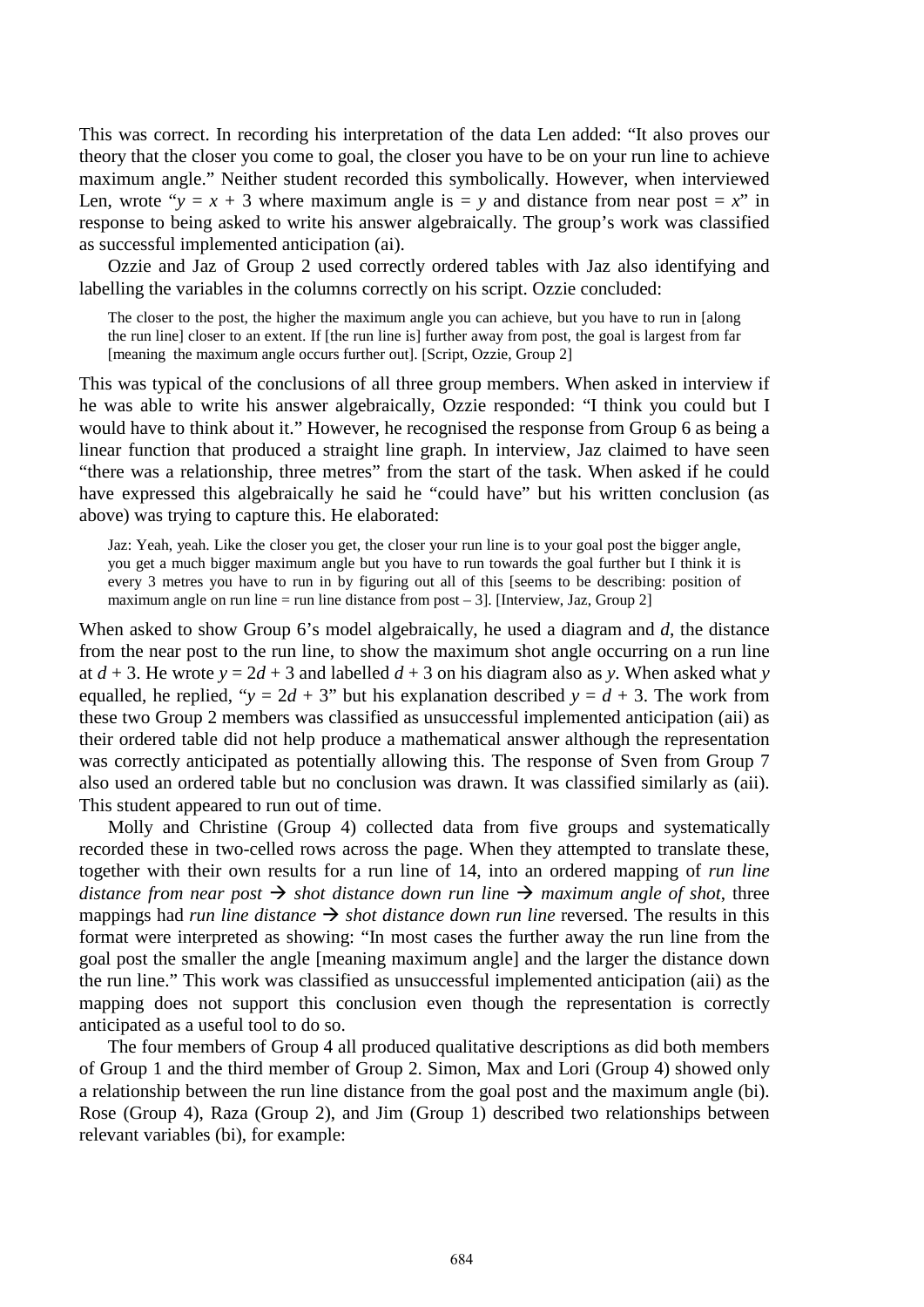The relationship reveals the angle of "shot on goal" gets bigger as you get closer to the goal. This is effective for both "position of the spot for the maximum shot on goal" and "distance of the run line from the near post''. [Script, Rose, Group 4]

Ahmed (Group 1) merely identified the variables, "the further from post" and "distance on the run line to a certain point", as playing "a crucial factor in getting the best angle" (bii). The work of Rod (Group 7) was classified as incomplete (c) as it merely listed data. The video record showed he ran out of time as he was recording data at the end of the lesson.

Eleven students from 5 different groups also attempted Task 12. The others ran out of time. The mathematisation required that the students realise that the representations and models they had used earlier for finding the angle of the shot using their particular run line distance from the near post and a standard soccer goal width of 7.32 m could be used to capture the changed conditions created by varying the width of the goal. Work from four groups (1, 2, 6 and 3) was classified as showing successful implemented anticipation (ai).

Groups 1 and 2 used their original equations and then changed the widths in the formula so they could graph the three functions showing size of shot angle versus distance along run line on their graphing calculator screen (Figure 4) to find where maximums were occurring and make comparisons. They recorded examples of the functions they had used with the exception of Ahmed who merely recorded goal mouth width, run line distance for maximum shot angle and size of the maximum angle for three specific cases. In addition, Ozzie showed where the changes in the algebraic model came from in the real context.



*Figure 4*. Group 1's graphs for goal widths of 5, 7.32 and 10m for a run line from near goal post of 10 m.

For example, as Group 2's distance of their run line from the near post was 12 m and they narrowed the goalmouth to 5 m, their function became:

 $y = \tan^{-1}(17/x) - \tan^{-1}(12/x);$  17  $\rightarrow$  12+5 [Script, Ozzie, Group 2].

Ozzie then observed that: "if the goal's width is smaller, the total maximum of the 'angle on goal' is smaller. You must also go in closer. The max angle was 9.93° at 14 metres." They then looked at the case of the goal being 10 m in width. Neither group made a definite recommendation.

Group 6 also used their previous formula varying it to generate numerical data for two cases in their calculator LISTs. They then compared with their original data set for their run line distance. Finally, they produced two tables of ordered data for goal widths of 8 m and 6 m. These showed distances of 1 to 5 metres from the goal line along the run line and corresponding angles. These were labelled "examples" but it was clear from the video that distances much further down the run line were examined which allowed them to see where the angle was becoming a maximum. Their observations and recommendation were:

Based on calculations, widening the goal increases the distance away from the goal required to achieve the maximum angle. However, the overall shot angle is increased. The reverse is also true,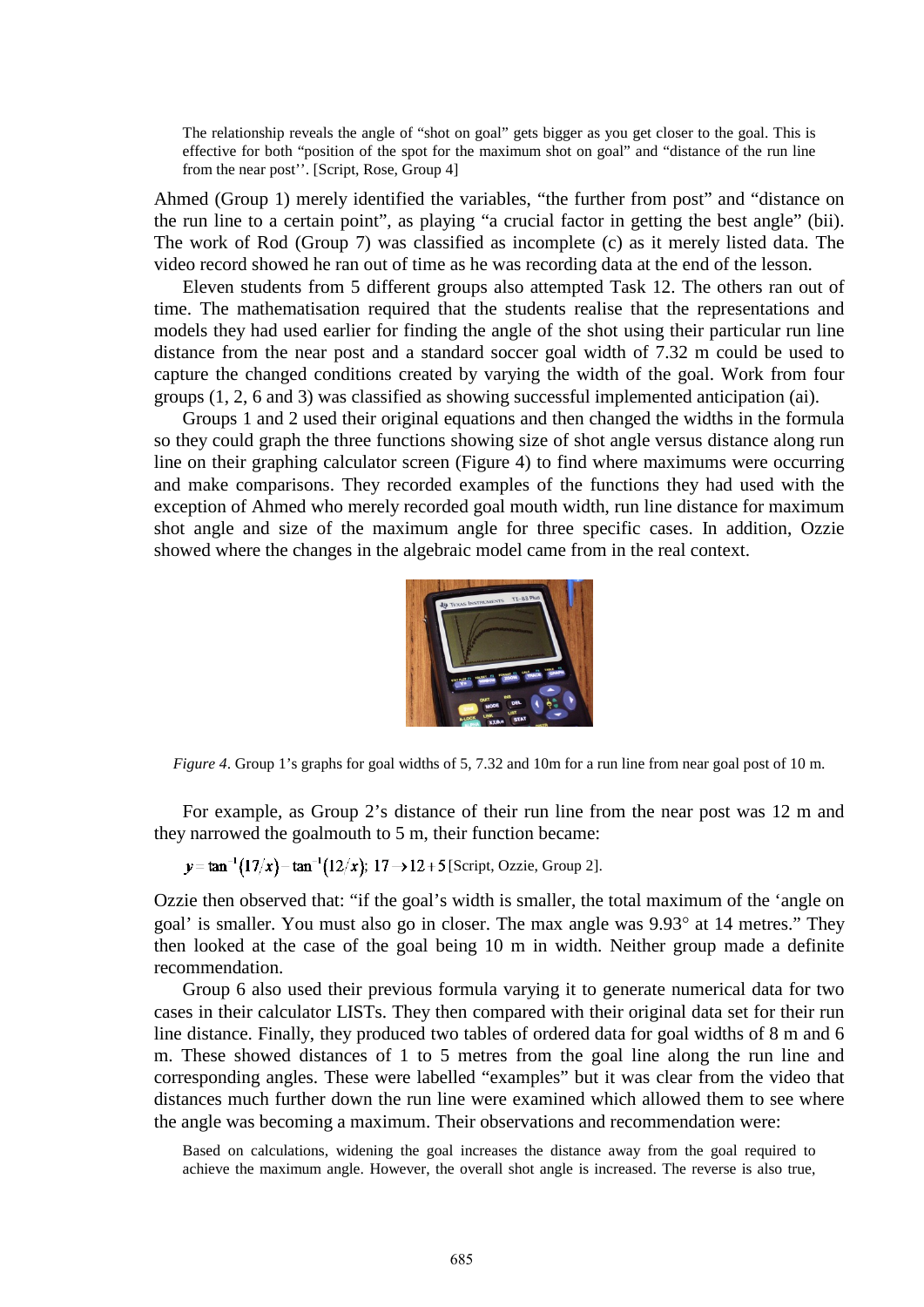Narrowing the goal means the distance from the goal is less, but the shot angle is decreased. I would recommend shortening the goal width, so players can get closer to the goal and still have a large chance of scoring. [Script, Ned, Group 6].

Group 3 again used an ordered mapping of *shot distance down run line*  $\rightarrow$  *angle of shot* for several shot distances along their particular run line for a goal width of 9 m and then 6 m (although the latter was not stated by either student). The mapping was correctly recorded on both scripts. Angle data were generated by changing formulae in the calculator for a larger then smaller goalmouth. Only Christine noticed that the angle was reaching a maximum then decreasing but she mentioned this only for the smaller goalmouth case: "if you decrease the goalmouth to make it smaller, the angles grow but become smaller". The group recommendation, recorded on Christine's script as Molly had already filled her page, was: "Make goals larger for more scoring shots".

Simon and Max (Group 4) made only a qualitative statement indicating "changing the width of the goal would change the angle". Max added that "the bigger the width of the goal the bigger the angle" and the reverse of this, indicating it was a direct relationship. The former was classified as identifying variables (bii) and the latter as identifying a relationship (bi) but both were without mathematical support other than collected data.

With respect to explanations of students' unsuccessful mathematisations, confidence and persistence were not considered to be playing a part for the 15 students who attempted these tasks. All students were persisting on the task as a whole at the end of the three lessons (i.e., 165 minutes). Students who were unable to complete because of time pressure or for whom there was no interview data of relevance were eliminated from the analysis leaving the work of nine. Evidence of students' appreciation of modelling real world phenomena and references to reality in mathematics was gleaned from the video and audio interactions in their group and through responses to interview questions. Only Raza was negative towards the utility in the real world of the mathematics they were using saying his father was 40 years old and used algebra only once since school. Rose and Lori were more interested in mathematical exercises but conceded others such as sports people could use mathematics to inform decisions. Ned remained ambivalent towards the need for a task context to be real or not although he appreciated mathematics being in some sort of context. Thus, appreciating the modelling of real phenomena was not seen as discriminating between successful or unsuccessful mathematisation. As Task 12 did not prove to be discriminating either, it was also eliminated from the analysis. To see if students whose responses to Task 11 received classifications other than (ai), possessed the relevant mathematical knowledge of linear relationships, their responses in interview to being asked to describe and graph such a relationship revealed that all but Jaz did this correctly. Jaz's response was, however, a linear function. Rose used the relation correctly but only in terms of mappings of coordinate points. Clearly, being able to use this mathematical knowledge in a modelling context, not possessing the knowledge itself, was the difficulty for those students who were unsuccessful in mathematising Task 11.

## Discussion and Conclusions

As the tasks were already formulated as mathematical statements or questions by the task setter, all the successful mathematisations could be said to have involved students identifying relevant variables, foreshadowing representations that would be useful in identifying relationships between variables and producing mathematical answers, and realising that the representations and models used earlier could be used to capture changed